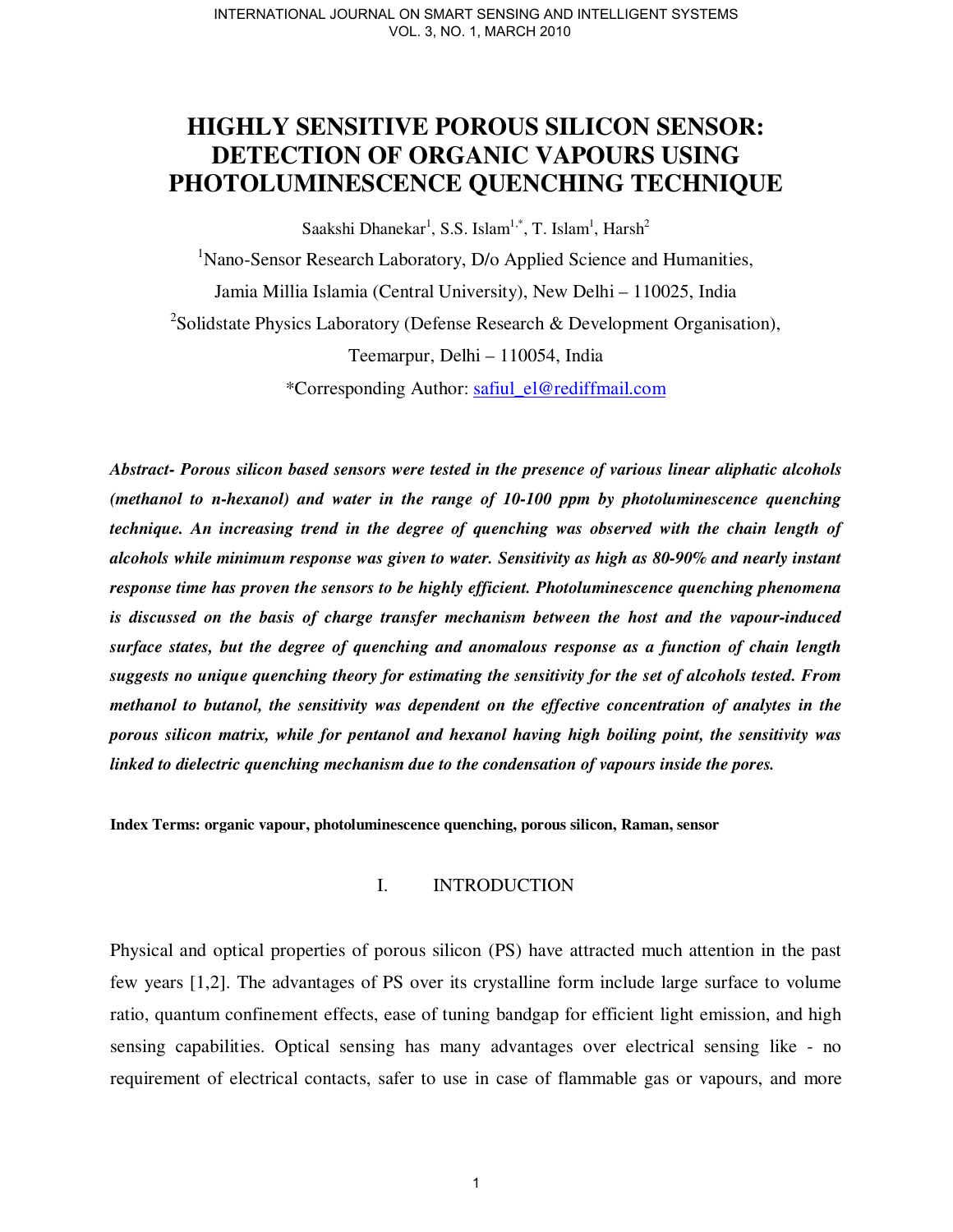interestingly, performance is directly linked to the pore morphology and surface species of the probe point [3]. The phenomenon of photoluminescence (PL) quenching effect in the presence of target analytes is used in optical sensing and has found a great scope since the last decade. A clear understanding of the interfacial electron, hole and energy transfer pathways accessible to PS is essential for optical sensor application purposes [4]. Many mechanisms for PL quenching have been discussed before [5-9] and some models were proposed listed as follows given in ref. [10]: (1) increase of non-radiative recombination rate in the nanoparticles due to alteration of the dielectric medium outside the Si nanocrystallites, (2) The enhancement of the non-radiative vibronic coupling to the surface vibrational modes, (3) The change of the nanoparticle surface electronic structure, and (4) The capture increase on the non-radiative traps at the forming of the strain-induced defects when molecules are adsorbed. Sensing by PL quenching mechanism has also been explained on the basis of energy transfer [11], charge transfer mechanism [12], vapour pressure [5], dielectric constant [13], dipole moment [14] of the molecules being adsorbed. Much work has been done for selectivity by PS based sensors [15]. However, the complete fact of PL quenching for such applications is still not understood.

In this work, the present authors have fabricated and tested highly sensitive PS based sensors with linear aliphatic alcohols (methanol to n-hexanol) and water. Sensitivity, response- and recovery time increased with the chain length of alcohols. Exceptional improvements in sensor response- and recovery time were observed for methanol, which is not reported so far. Sensing results are explained on the basis of vapour pressure, boiling point, and on the nature of organic molecule.

### II. EXPERIMENTAL DETAILS

p-type PS samples of  $\leq 100$  orientation and 10Ω-cm resistivity were prepared by electrochemical anodization technique. Samples were etched in a 1:1 HF: ethanol solution in a current density 20 mA.cm<sup>-2</sup> for 40 mins. Pentane was used to dry the wet surface of PS as it reduces the capillary stress and prevents the surface cracking. The schematic diagram of the setup for PL quenching is shown in fig 1. It consists of a vapour chamber and a sensor chamber. The liquid organic solvent to be tested is converted into vapour phase by heating. The flow of dry nitrogen gas (carrier gas)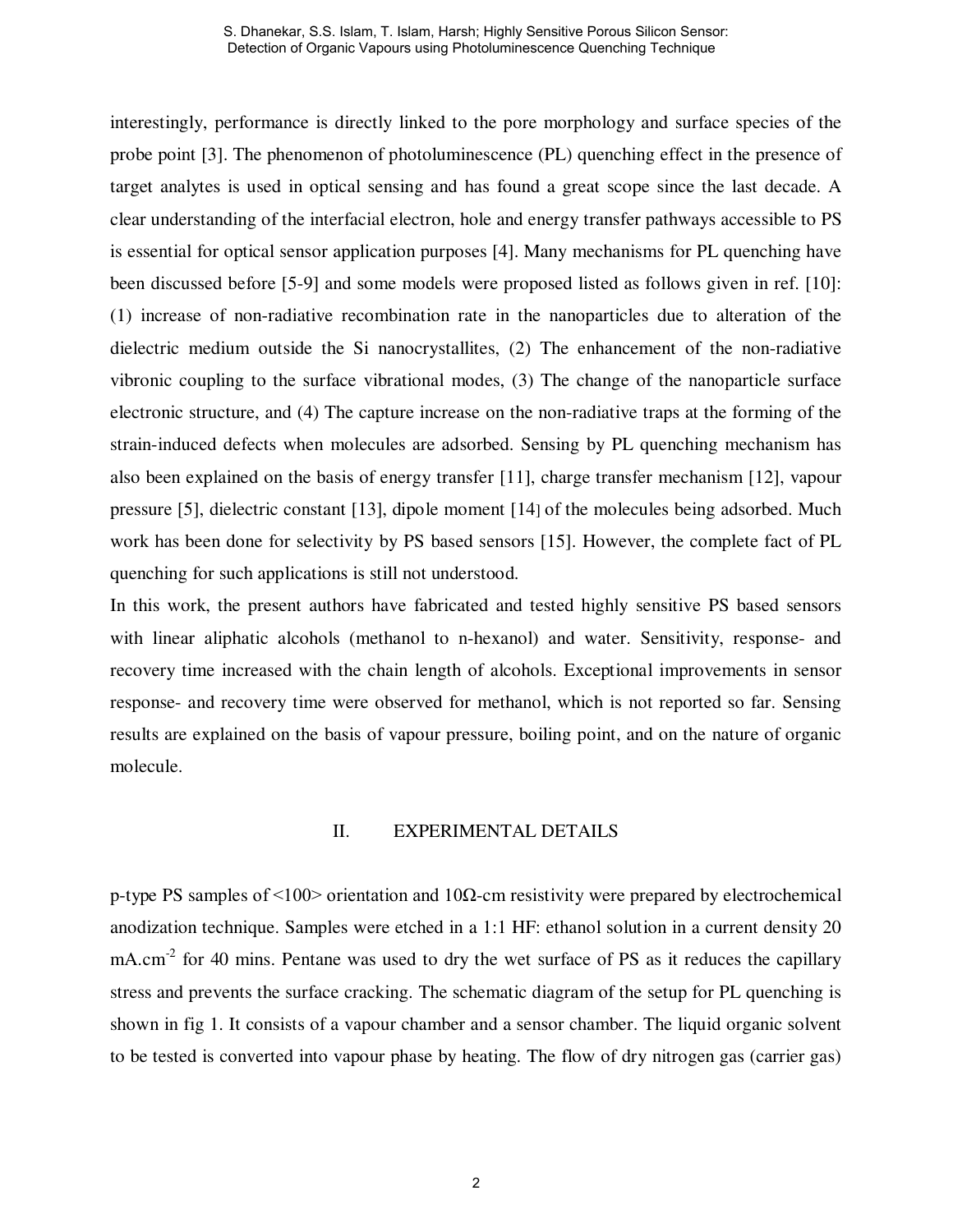was fixed at 2L/min. Laser beam was directed onto the sensor through a confocal microscope and real time data was recorded through the spectrometer.



Figure 1. Raman Spectrometer and PL Quenching Setup

# III. RESULTS AND DISCUSSIONS

Both the Raman and PL measurements of the samples were carried out by micro-Raman spectrophotometer (LabRAM HR800 JY) fitted with peltier cooled CCD detector and an Olympus BX-41 microscope. The excitation of the samples was performed with an air-cooled Ar<sup>+</sup> - laser (Spectra Physics) tuned at 488 nm. The spot size was 1.19 μm at sample surface under optimal conditions. Measurements were carried out in the back scattering geometry using a 50X LWD microscope objective. The laser power was kept low on the sample surface to avoid excessive heating.

The room temperature Raman spectra of PS is shown in figure 2. For the estimation of mean nanocrystallite size of the samples, the Raman data were analyzed within the framework of the phonon confinement model (PCM) developed by Richter et al [16] and Campbell et al [17].

The Raman bulk LO phonon peak  $(520 \text{ cm}^{-1})$  was found at  $512.9 \text{ cm}^{-1}$ . The model describes the Raman line shape of the optical phonons of low dimensional materials and has been widely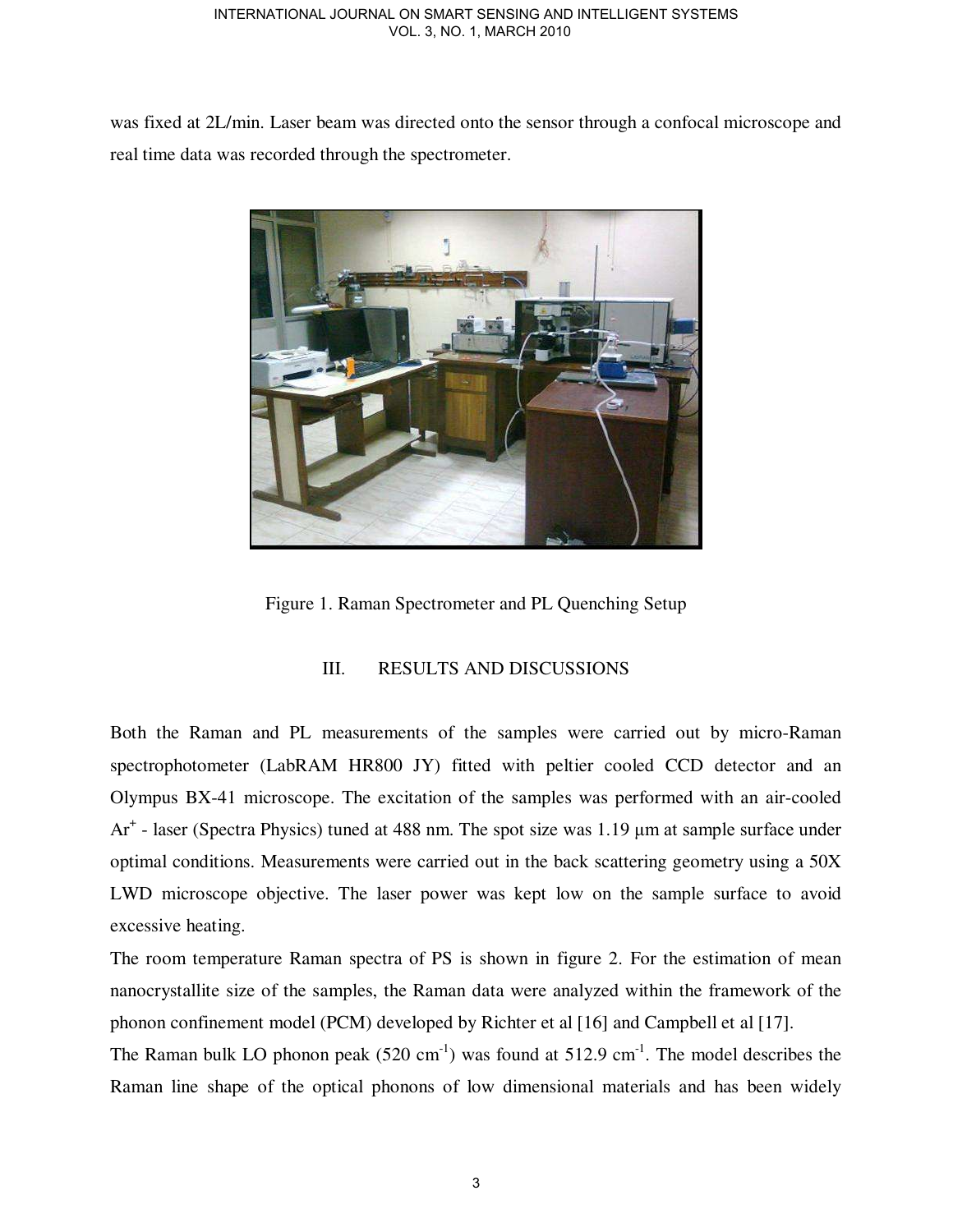reported to estimate the nanocrystalline sizes [18,19]. The Raman intensity  $I(\omega,L)$  in the phonon confinement model for a spherical nanocrystal with diameter *L* is given by

$$
I(\omega, L)\alpha \int \frac{[C(q, L)]^2}{[\omega - \omega(q)]^2 + (\Gamma/2)^2} d^3q \tag{1}
$$

where  $\omega(q)$  is the phonon dispersion relation to the phonon momentum *q*, *Γ* is the natural linewidth of the bulk c-Si and  $C(q, L)$  is the Fourier coefficient which gives the scattering probability of the phonons [18,19]. Considering the phonon weighing function to be Gaussian the Fourier coefficient for spherical crystallites is given by

$$
[C(q, L)]^2 = \exp(\frac{-q^2 L^2}{4a^2})
$$
 (2)

The phonon dispersion relation  $\omega(q)$  is given by

$$
\omega(q) = \omega_0 - 120q^2 \tag{3}
$$



Figure 2. Raman spectral profile of the PS sample. Dotted lines show experimental data while smooth lines show fitting.

The estimated mean crystallite size, as obtained from the best fit to Fig. 2 is 4.8 nm.

The mean pore size was 50 nm as observed from SEM micrograph (Sigma, Zeiss) (figure 3). Many interconnected pores are visible in the SEM picture (encircled). The porosity of  $\sim$  52% was calculated by gravimetric analysis.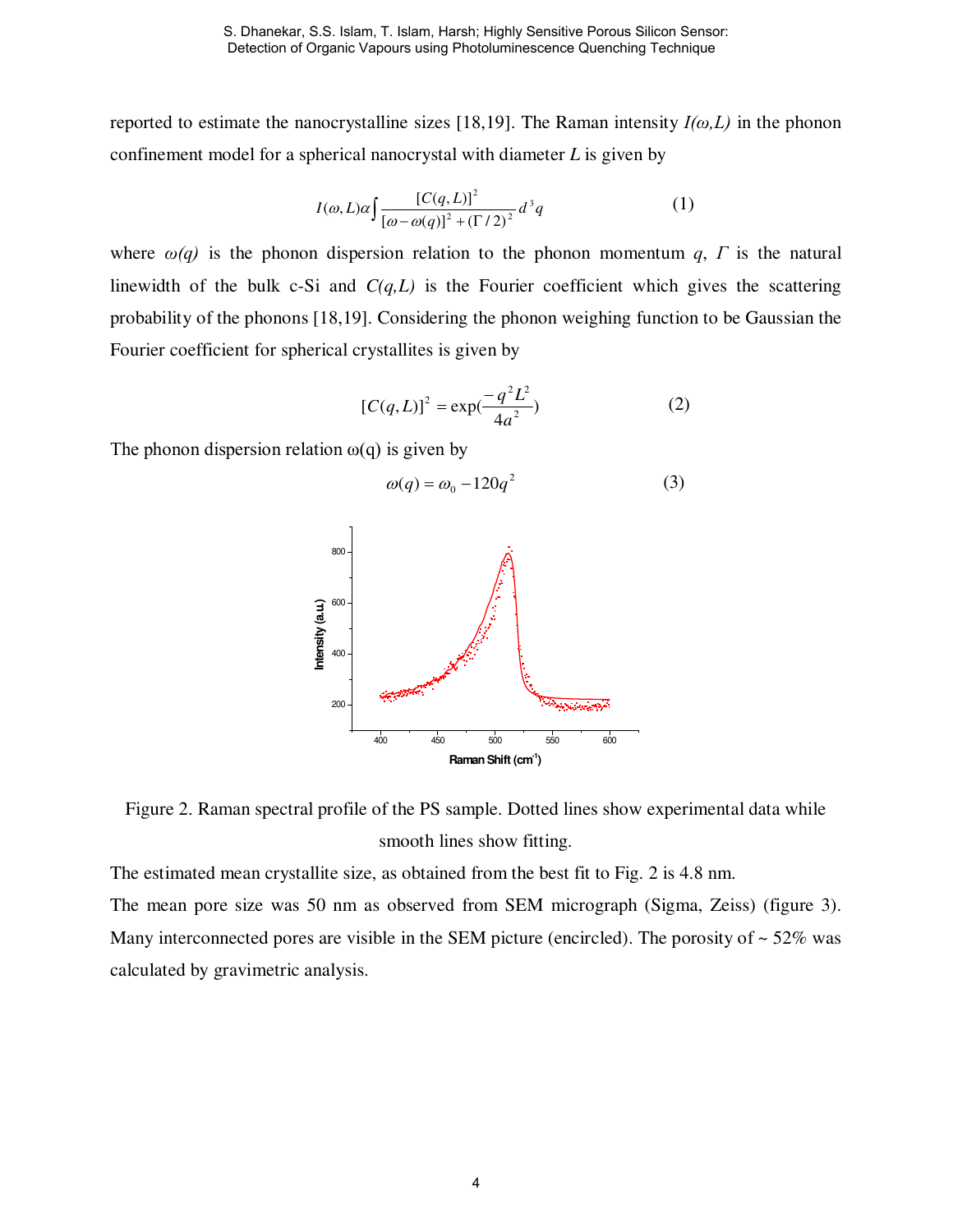

Figure 3. SEM image of sample showing the interconnection of pores

Figure 4 shows the PL spectra of the fabricated PS where the PL peak energy was observed at 1.72 eV for the as-anodized sample before quenching experiment was carried out. While exposing to organic vapours, it shows a decrease in intensity as well as small blueshift with the increase in vapour concentration. The quenching mechanism may be explained by charge transfer between the host (PS matrix) and the surface states created by vapour molecular species. PL takes place when electrons are absorbed from valence band (VB) to conduction band (CB) and a photon is emitted in the return journey. Photo-excited PS layer acts as electrons donor and vapour molecules act as acceptors as demonstrated in figure 5. The vapour molecules adsorbed on the PS surface restrict the recombination of electron and hole and thus PL quenching takes place. The blueshift in the PL spectrum also supports the charge transfer mechanism mediated by surface traps during adsorption and oxidation of molecules on the PS surface [9].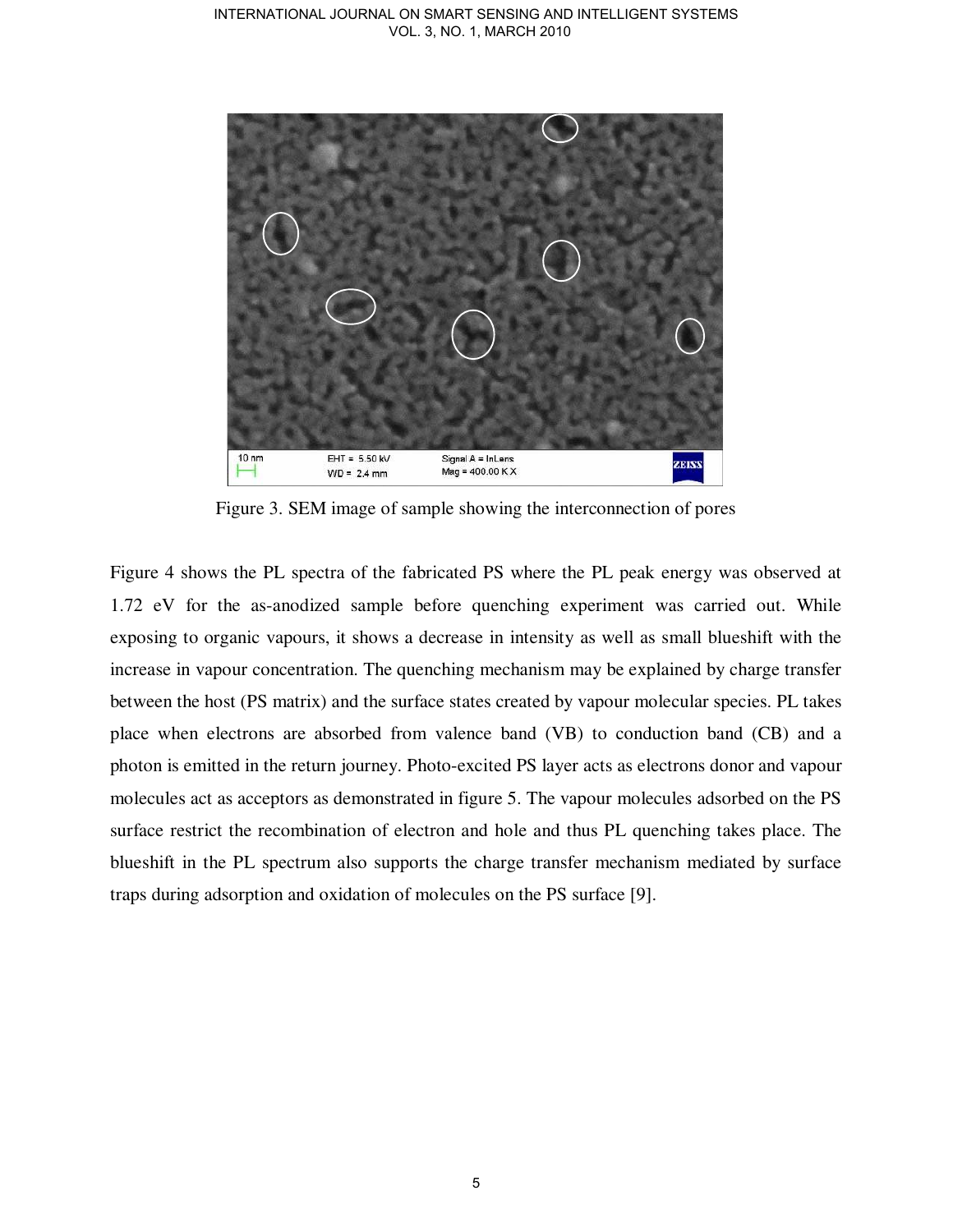S. Dhanekar, S.S. Islam, T. Islam, Harsh; Highly Sensitive Porous Silicon Sensor: Detection of Organic Vapours using Photoluminescence Quenching Technique



Figure 4. PL quenching with respect to energy at different concentrations of ethanol



Figure 5.Simplfied form of explanation of PL quenching mechanism.

For sensing measurements, the samples were exposed to various linear aliphatic alcohols (methanol to n-hexanol) and water in the range of 10-100 ppm. When samples were tested by PL quenching technique during vapour injection-relaxation cycles, the PL peak (1.72 eV) was quenched and blue shifted. Figure 6 shows the real time testing of the sensor. PL quenching of the sensor tested with all alcohols at a fixed concentration of 25 ppm is shown in fig. 6(a)) and figure 6(b) shows the effect of quenching in presence of methanol and ethanol in a range of 10- 100 ppm.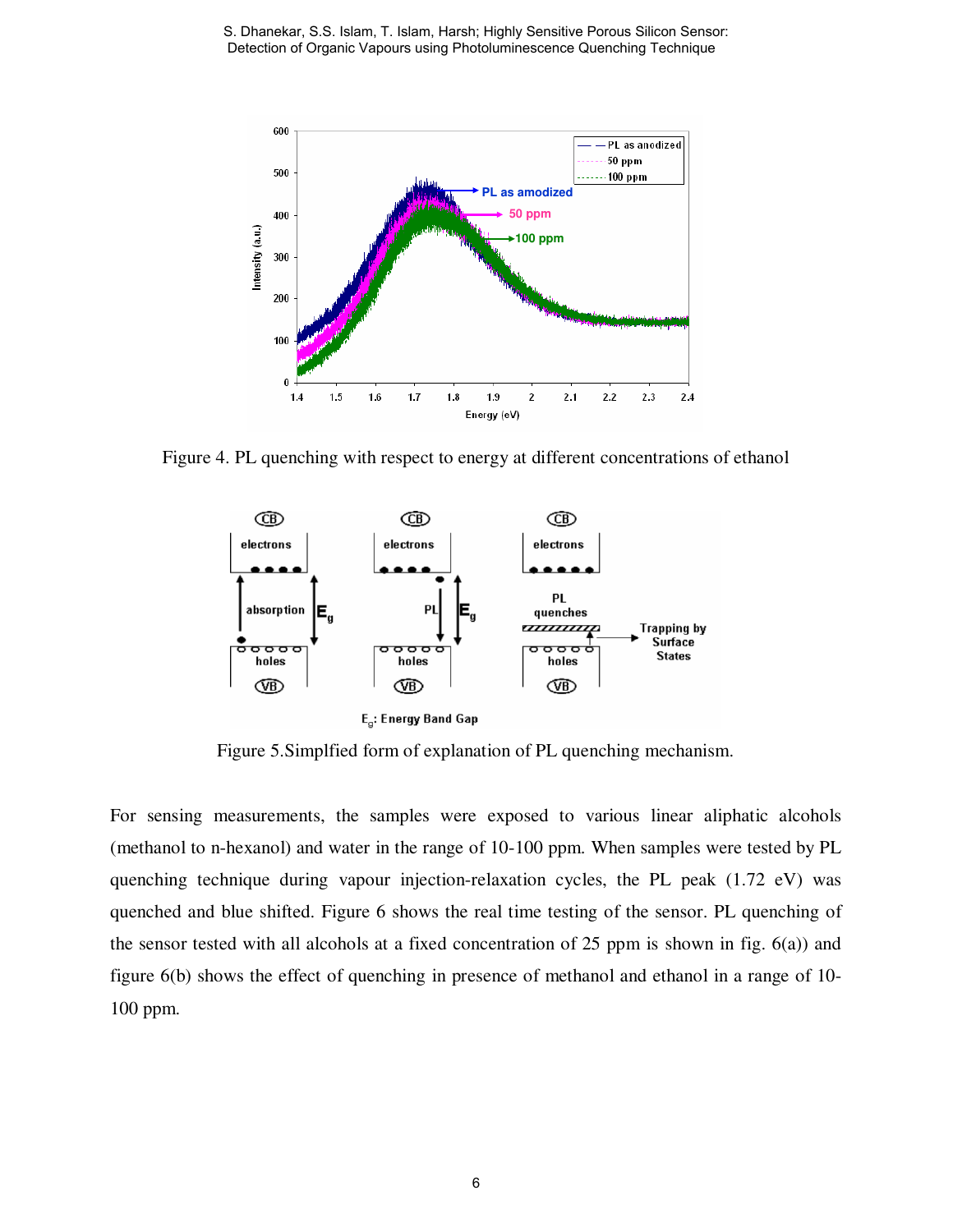#### INTERNATIONAL JOURNAL ON SMART SENSING AND INTELLIGENT SYSTEMS VOL. 3, NO. 1, MARCH 2010



Figure 6. Real time testing of sensor (a) at 25 ppm with all linear aliphatic alcohols (methanol to n-hexanol), (b) with methanol and ethanol in a specified range of ppm.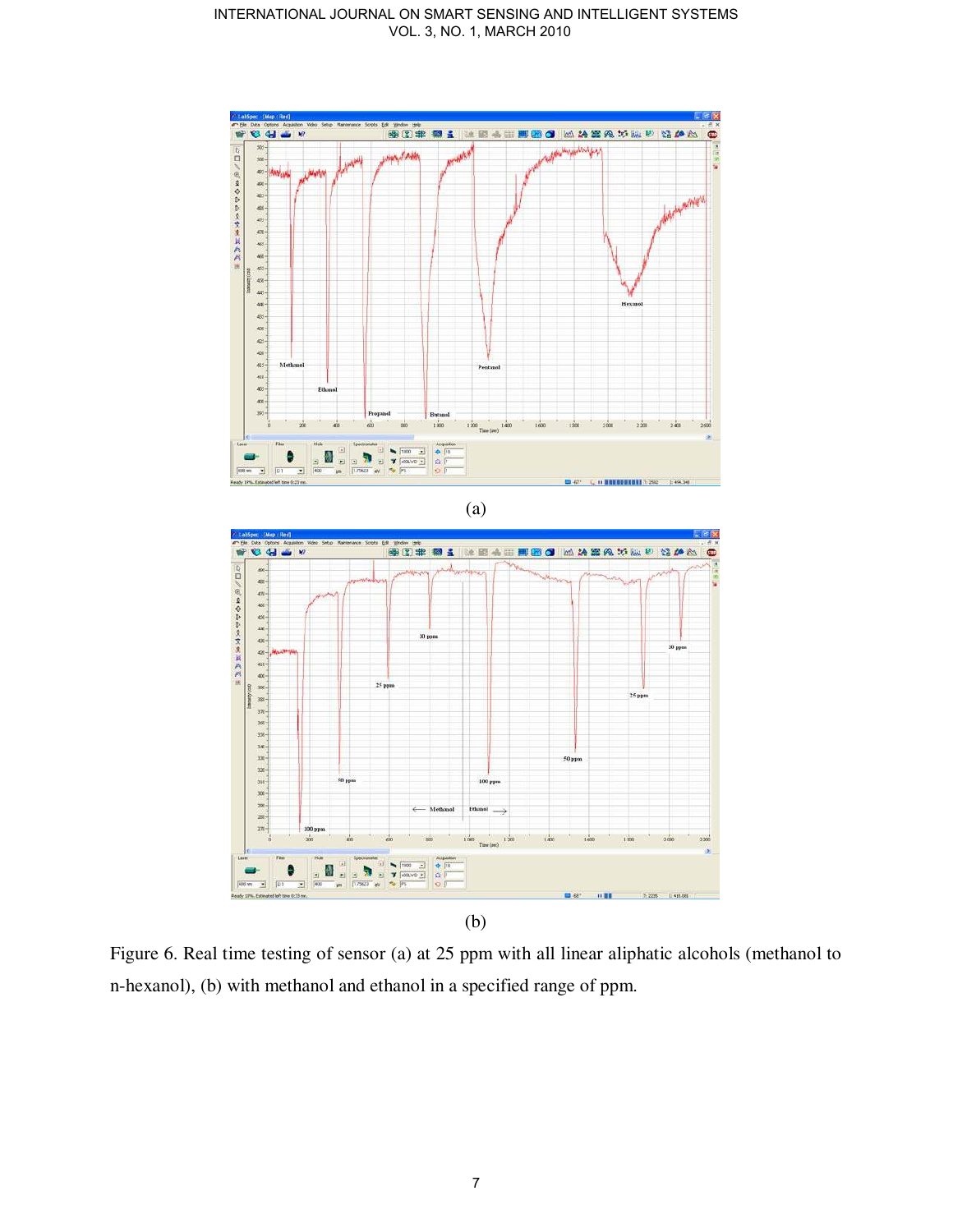The relative change in PL intensity of the sensors for different organic vapours is shown in figure  $7(a)$ , where  $I_0$  and I are the intensities before and after quenching respectively. The slopes of these curves give the sensitivities of each organic vapour (fig 7(b)).



(a)

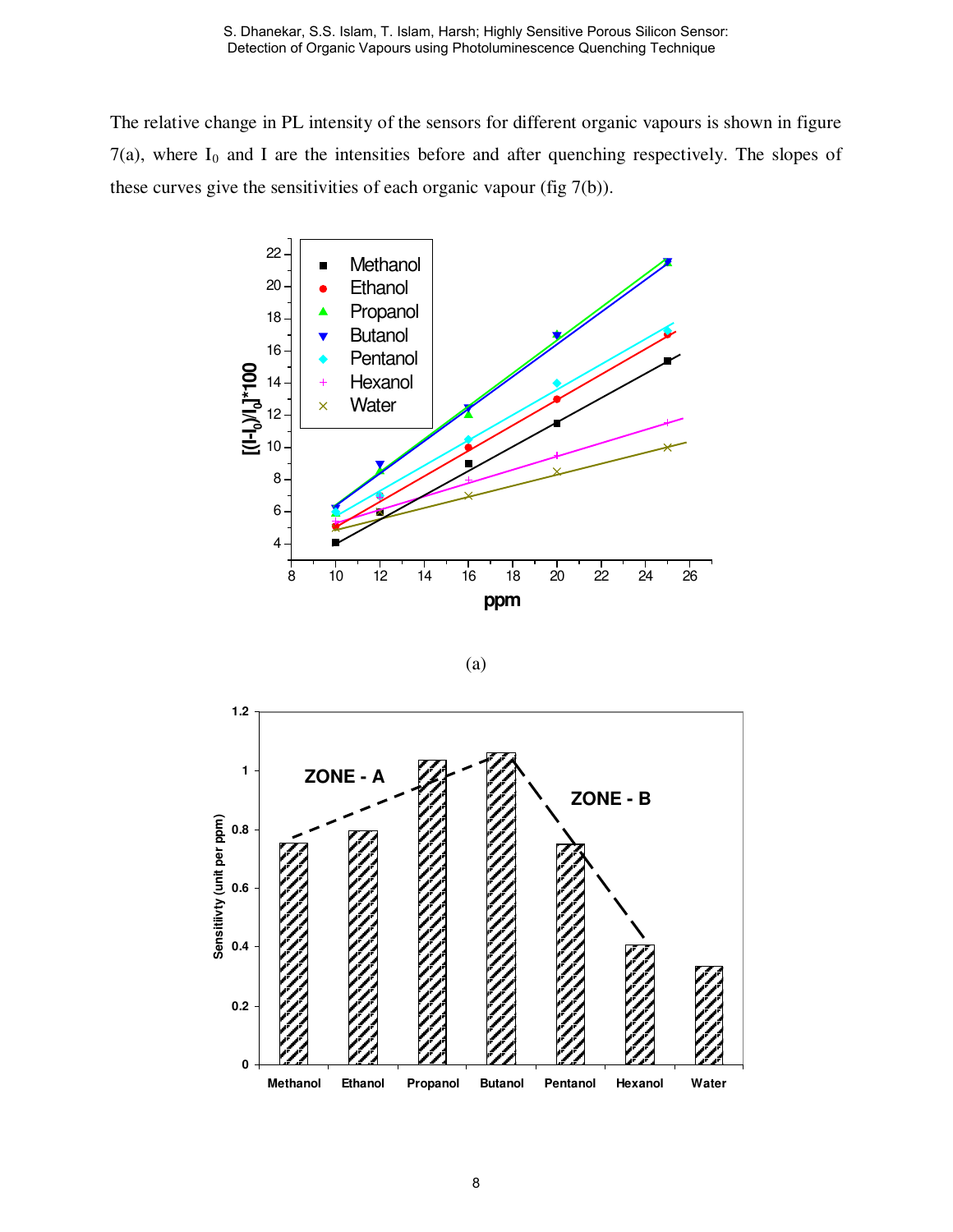

Figure 7(a) Response curve for all alcohols, (b) Sensitivity for all alcohols, (c) Comparison of response and recovery time for all alcohols.

| Analyte      | Mol. Wt. | <b>Dielectric Constant</b> | Dipole (D) | <b>Boiling Point (°C)</b> |
|--------------|----------|----------------------------|------------|---------------------------|
|              | (g/mol)  | (at 25 °C)                 |            |                           |
| Methanol     | 32.04    | 33                         | 1.7        | 64.7                      |
| Ethanol      | 46.07    | 25.3                       | 1.684      | 78.4                      |
| n-Propanol   | 60.1     | 20.8                       | 1.55       | 97.1                      |
| n - Butanol  | 74.12    | 17.84                      | 1.56       | 117.2                     |
| n - Pentanol | 88.15    | 15.13                      | 1.7        | 137.98                    |
| n - Hexanol  | 102.17   | 13.03                      | 1.64       | 158                       |
| Water        | 18.02    | 80.2                       | 1.861      | 100                       |

Table 1: Physical properties of analytes tested [7]

Maximum sensitivity is observed for butanol amongst the vapour tested. As evident from fig.7(b) the sensitivity behavior may be divided into two zones – A and B. In zone-A, the sensitivity rises with chain length (upto butanol) whereas an opposite trend is observed for pentanol and hexanol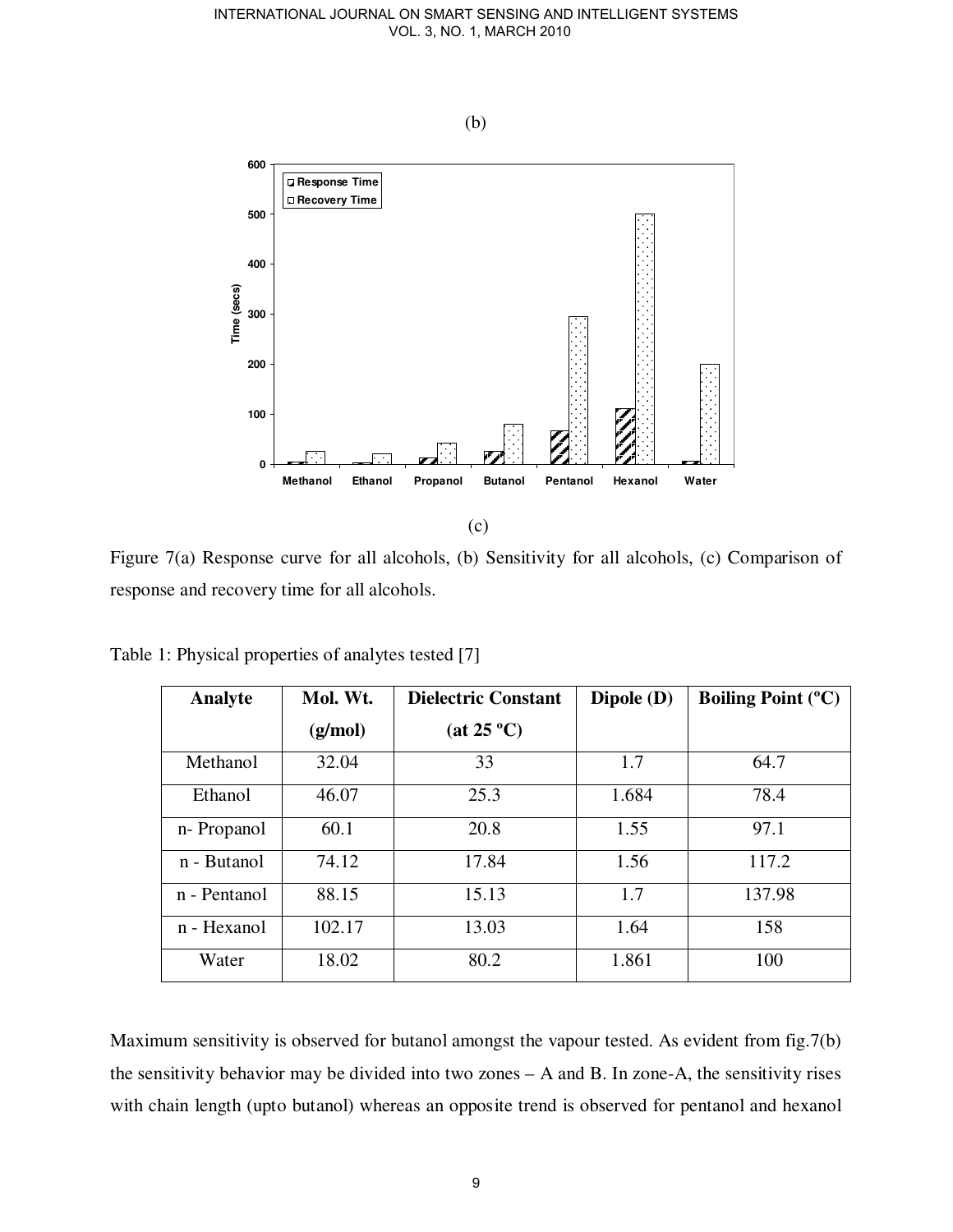in zone-B. Researchers have found that in case of alcohols in vapour phase, the sensitivity is primarily dependent on the concentration of vapour in the PS matrix and it should increase with the chain length [5,6]. But, it is clear from fig.7(b) that a single quenching mechanism may not be applicable for all the linear aliphatic alcohols ( methanol to hexanol).

Dian et al [7] have proposed that the alcohols in vapour phase interact with PS matrix and their effective concentration inside the pores is determined by capillary condensation effect [20]; the lower is the saturated vapour pressure inside the pores, higher is the analyte concentration in PS matrix [7]. As chain length of alcohol increases, vapour pressure inside the pores decreases and therefore more vapours may condense in the pores leading to higher sensitivity. Our results are in good agreement with the said approach. But this does not conform as shown in case of zone-B.



Figure 8. Response curve of one of the alcohols showing the injection and relaxation profiles

This may be interpreted as follows. Pentanol and hexanol have higher boiling points in comparison to other alcohols of lower chain length (Table 1). As a result, the saturated vapour pressure inside the pores becomes extremely low vis-à-vis the molecules in zone-A; therefore, the vapour condensation leading to a phase transformation from vapour to liquid inside the pores is highly probable. This causes a decrease in sensitivity as the dependency on vapour phase has ended and instead dielectric quenching mechanism as proposed by Dian et. al. [7], plays a dominant role for sensing. This results in a slow recovery and broadening of the injectionrelaxation profile as shown in fig 8. .Therefore, we assume that molecules in zone-B do not remain in vapour phase after infiltration inside the pores and it needs further studies for alcohols of much higher chain lengths. The response of water was observed to be insignificant in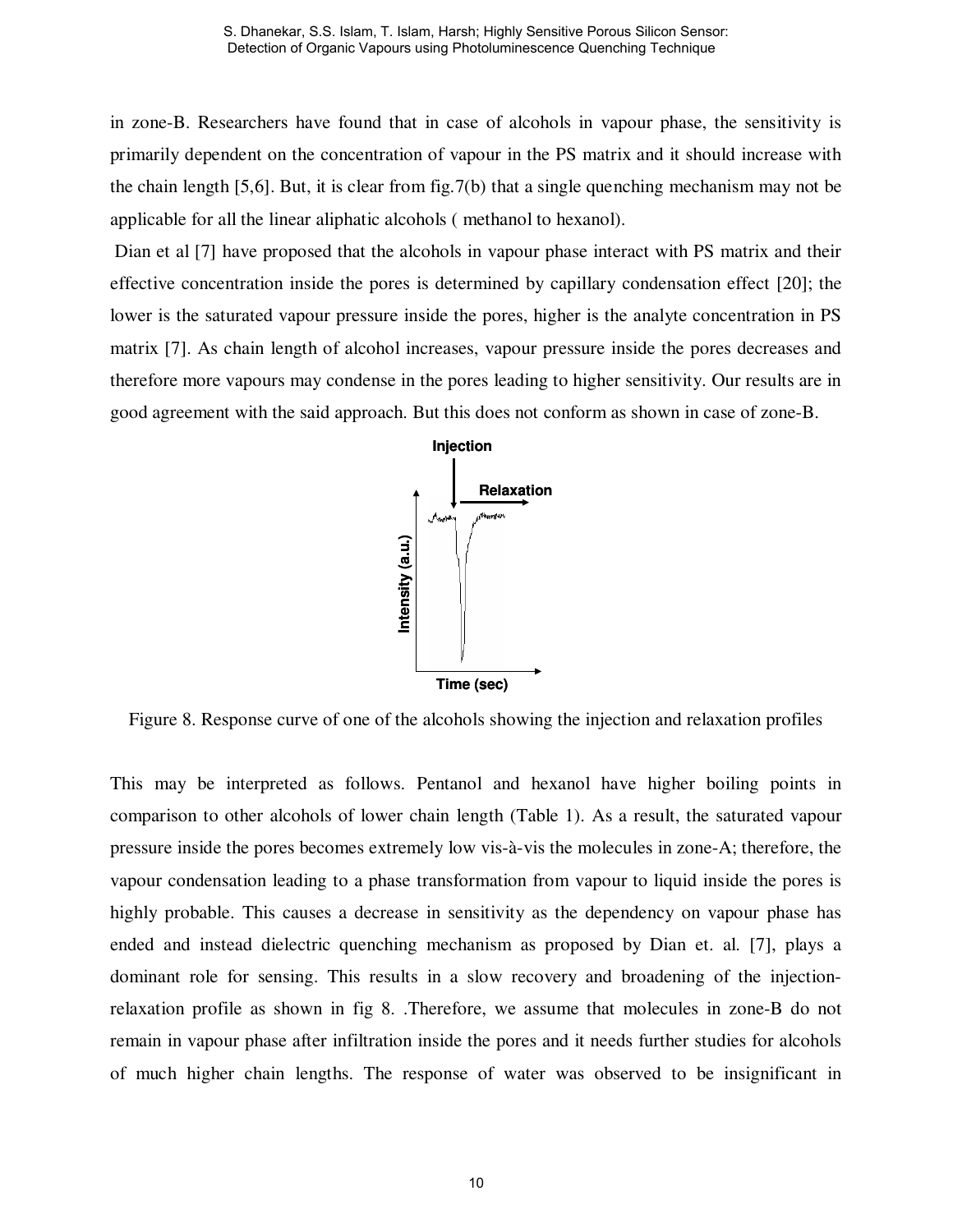comparison to various alcohols. Thus it may be concluded that sensitivity is dependent neither on one theory nor on the trend of any of the physical parameters given in table 1.

The other sensor parameters like response- and recovery time were also calculated for the sensors. The results are depicted in fig 7(c). Both the response- and recovery time were found to increase with the chain length. However, our sensors have shown almost instant response (in few seconds) for methanol, in contrast to the results reported so far [5]. A minimum response- and recovery time of 5 and 25 sec respectively was observed for methanol and a maximum of 112 and 500 sec for hexanol. High response time shows slow adsorption of molecule on the pores of porous structure of silicon. This may be due to the fact that with the increase in chain length, the molecular structure becomes more bulky restricting quick adsorption into the nanopores of silicon. Also, the boiling point increases with chain length that does not allow the condensed molecules to get desorbed easily from the pores causing a rise in recovery time. This justifies the broadening of response curve with increasing chain length.

# IV. CONCLUSION

The PS samples prepared by electrochemical anodization technique were tested for linear aliphatic alcohols (methanol to n-hexanol) and water. Not much response was given to water; and among the alcohols tested, butanol had shown maximum sensitivity. Two separate theories were followed during PL quenching for the entire set of alcohols. From methanol to butanol, the saturated vapour pressure of the molecules inside the pores play an important role for increasing sensitivity, whereas phase transformation from vapour to liquid takes place in case of pentanol and hexanol as the dependency on vapour phase had ended and instead dielectric quenching mechanism dominated. Response- and recovery time had shown an increasing trend with an increase in chain length of alcohol. Instantaneous response time was observed for methanol and its quite competitive sensitivity with respect to butanol had proven the sensors to be highly efficient. This study may open the possibility for commercialization of such type of optical sensors.

## V. ACKNOWLEDGEMENT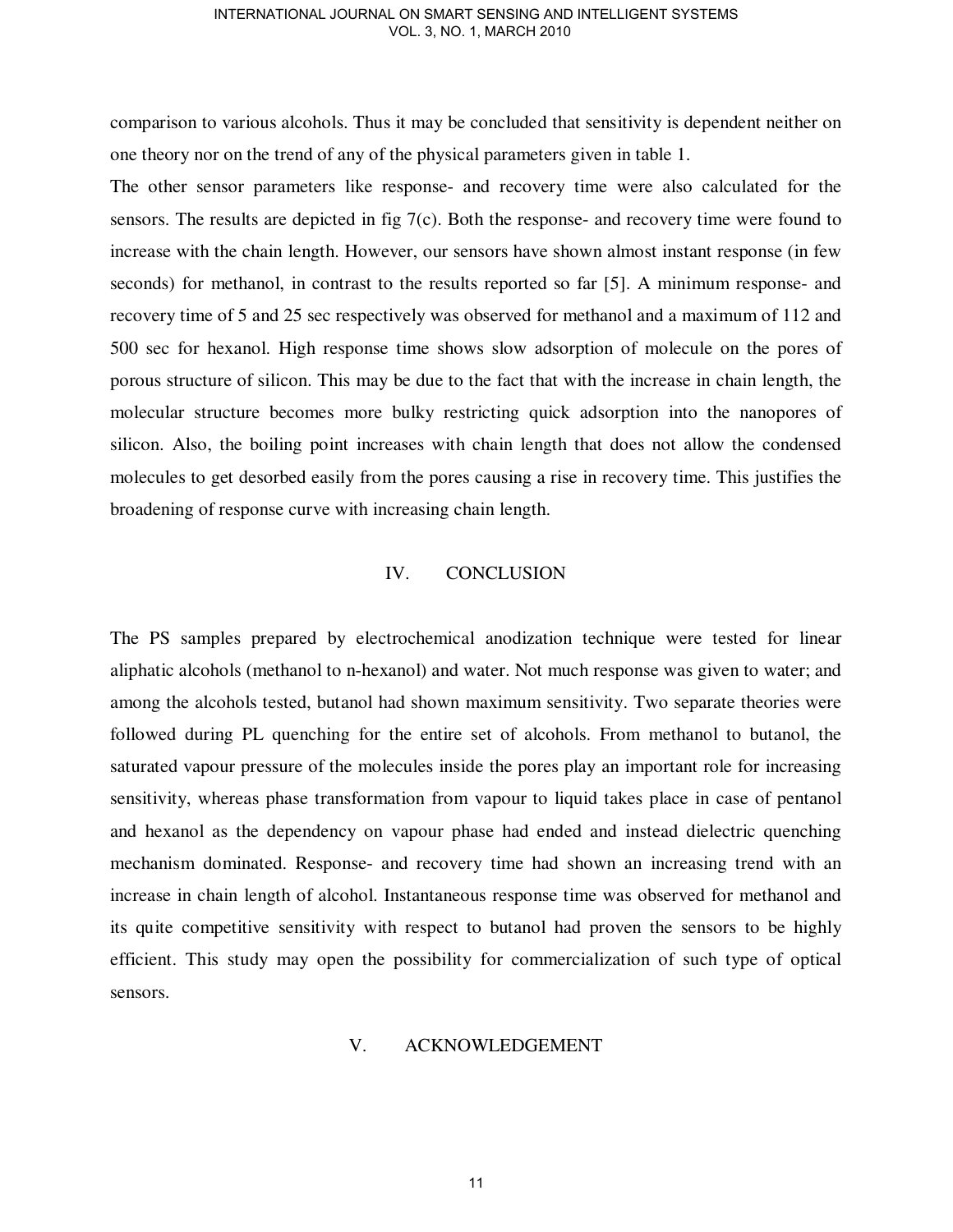The authors<sup>1</sup> gratefully acknowledge the financial support provided by Ministry of Communication & Information Technology, Govt. of India, through its Grant No. Nano (9), 2006.

## **REFERENCES**

- [1] A.T. Fiory and N.M. Ravindra, "Light emission from silicon: Some perspectives and applications", Journal of Electronic Materials, vol. 32, issue 10, pp. 1043-1051, 2003.
- [2] N. Chi, D.L. Phillips and K. Chan, "In situ photoluminescence characterization of porous silicon formation", Thin Solid Films, vol. 342, pp. 142-147, 1999.
- [3] V. Mulloni, L. Pavesi, "Porous microcavities as optical chemical sensors", Applied Physics Letters, vol. 76, pp. 2523-2525, 2000.
- [4] D. L. Fischer, J. Harper, M. J. Sailor, "Energy transfer of porous silicon photoluminescence by aromatic molecules", Journal of American Chemical Society, vol. 117, pp. 7846-7847, 1995.
- [5] T. Chvojka, V. Vrkoslav, I. Jelίnek, J.Jindřich, M. Lorenc, J.Dian, "Mechanisms of photoluminescence sensor response of porous silicon for organic species in gas and liquid phases", Sensors and Actuator B, vol. 100, pp. 246-249, 2004.
- [6] J. Dian, V. Vrkoslav, I. Jelίnek, "Chemical sensing by simultaneous measurement of photoluminescence decay time of porous silicon", Phys. Status Solidi (c), vol. 4, pp. 2078-2082, 2007.
- [7] J. Dian, T.Chvojka, V. Vrkoslav, I. Jelínek, "Photoluminescence quenching of porous silicon in gas and liquid phases – the role of dielectric quenching and capillary condensation effects", Phys. Status Solidi (c), vol. 2, pp. 3481-3485, 2005.
- [8] W.J. Jin, G. L .Shen, R.Q. Yu, "Organic solvent induced quenching of porous silicon photoluminescence", Spectrochimica Acta Part A, vol. 54, pp. 1407-141, 1998.
- [9] W.J. Salcedo, F.J.R. Fernandez, J.C.Rubim, "Photoluminescence quenching effect on porous silicon films for gas sensors application", Spectrochimica Acta A, vol. 60, pp. 1065-1070, 2004.
- [10] V.A. Skryshevsky, "Photoluminescence of inhomogenous porous silicon at gas adsorption", Applied Surface Science, vol. 157, pp. 145-150, 2000.

[11] J. Harper, M.J. Sailor, "Photoluminescence quenching and the photochemical oxidation of porous silicon by molecular oxygen", Langmuir, vol. 13, pp. 4652-4658, 1997.